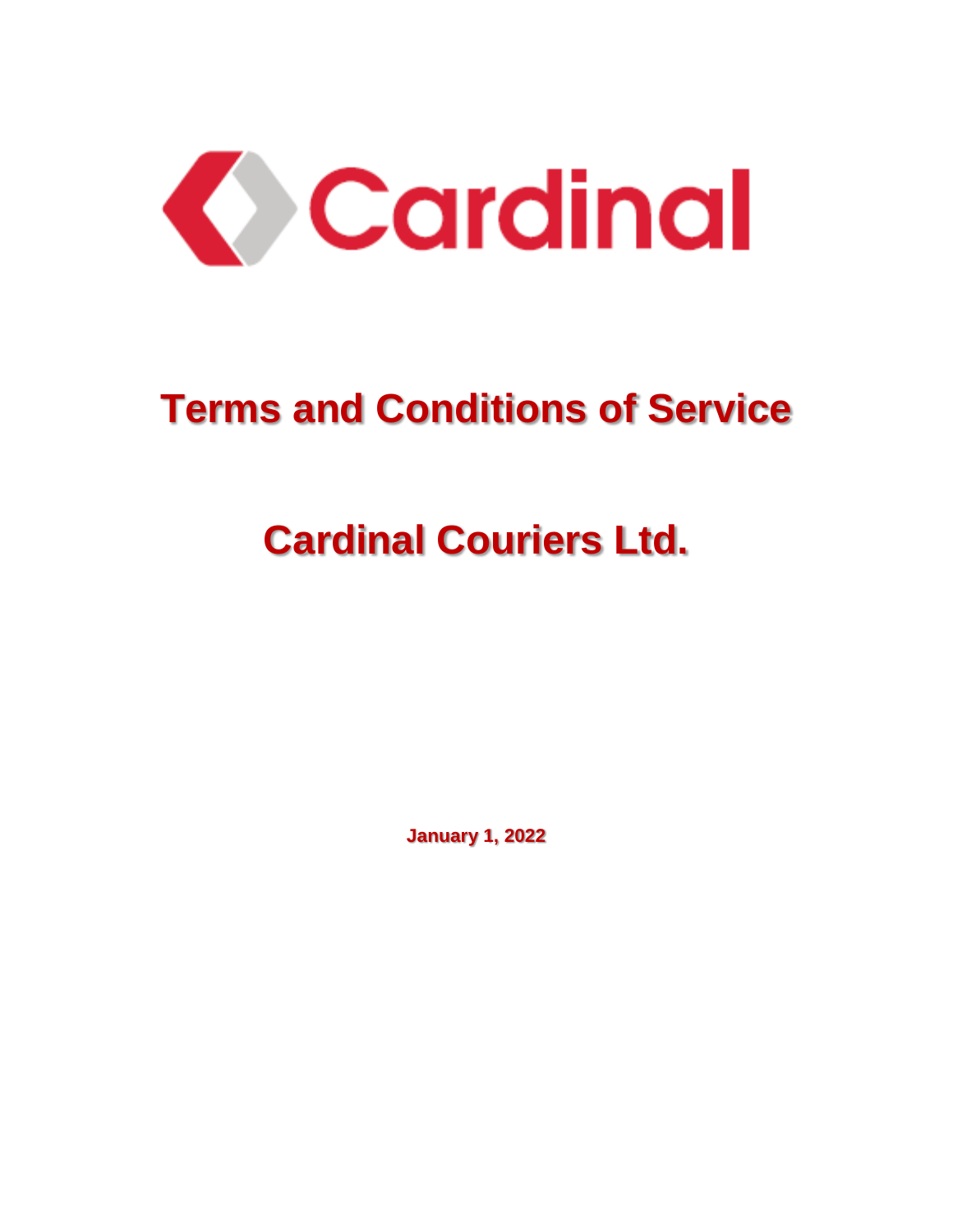

### **CARDINAL COURIERS LTD. TERMS & CONDITIONS OF SERVICE**

**Effective: January 1, 2021**

#### **PRINCIPLE APPLICATION OF TERMS AND CONDITIONS**

All products and services provided by Cardinal Couriers Ltd. ("Cardinal"), including those provided through agents or subcontractors, are subject to and governed by these Terms and Conditions and the terms and conditions set out on the waybill. The customer agrees to all of the provisions contained on the waybill and herein. The provisions of this agreement shall be binding on both Cardinal and the customer. In the event of an inconsistency between these Terms and Conditions and the terms and conditions set out on the waybill, these Terms and Conditions will govern. When shipments are prepared using an alternative automated shipping system, these Terms and Conditions are deemed to be incorporated into the waybill generated by any such automated shipping system.

Any failure by Cardinal to enforce or apply any provision of these Terms & Conditions does not constitute a waiver of that provision and does not otherwise impair Cardinal's right to enforce or apply such provision at any time. These Terms & Conditions supersede all previous Terms & Conditions, service guides, amendments, supplements, and other prior statements, whether written or oral.

These Terms and Conditions are subject to change by Cardinal without notice, and the customer is bound by any changes. The most recent Terms and Conditions, including all rates and charges described in the Terms and Conditions, may be obtained by calling Cardinal at 1-800-387-3199 or may be viewed at *www.cardinalcouriers.com*.

#### **DETERMINE YOUR WEIGHT**

Establish the total weight of your shipment by adding together each package's incremental weight and rounding up to the nearest whole number (i.e. 15.0 lbs rounds up to 14 lbs).

- To determine the Actual Weight, weigh each package on a scale and round a fractional weight up to the next whole pound.
- Determine the Dimensional Weight by multiplying the package length by the width by the height. Calculate the Dimensional Weight of the package by completing the following formula; length x width x height (in inches) of each package and dividing by 115. (i.e.  $21 \times 21 \times 21 = 9,261$  divided by 115 = 80 lbs. cubed weight).
- Compare the package's Actual Weight to the Dimensional Weight. The greater of the two is the Chargeable Weight for the package.
- For a multiple-package shipment, add the greater of each package's Dimensional Weight or Actual Weight before rounding to get a total weight. Round a fractional total weight up to the next whole pound. This rounded total is the total Chargeable Weight for the shipment.

#### **DIMENSIONS**

The maximum overall length of any piece is 192 inches and the maximum overall size (length plus girth) is 144 inches. (Measurement of length plus girth is calculated as follows: length  $+ (2 \times \text{height}) + (2 \times \text{width})$ . Any piece over 60 inches in length is subject to a Special Handling Surcharge.

#### **MAXIMUM WEIGHT PER PIECE HANDLED**

The standard maximum Chargeable Weight per piece is 75 lbs. Any pieces tendered weighing more than this limit will be subject to a Special Handling Surcharge, applied to each piece. In the event that a shipment and/or piece(s) tendered to a vault location exceeds the applicable Chargeable Weight, delivery shall be rescheduled for delivery during regular business hours on a standard business day. Additional charges will apply.

Pieces or shipments which exceed the applicable Chargeable Weight are not eligible for Cardinal's Limited Delivery Guarantee. It is the shipper's responsibility to advise the receiving party that a heavy weight shipment/piece(s) will require assistance at the receiving end to effect delivery.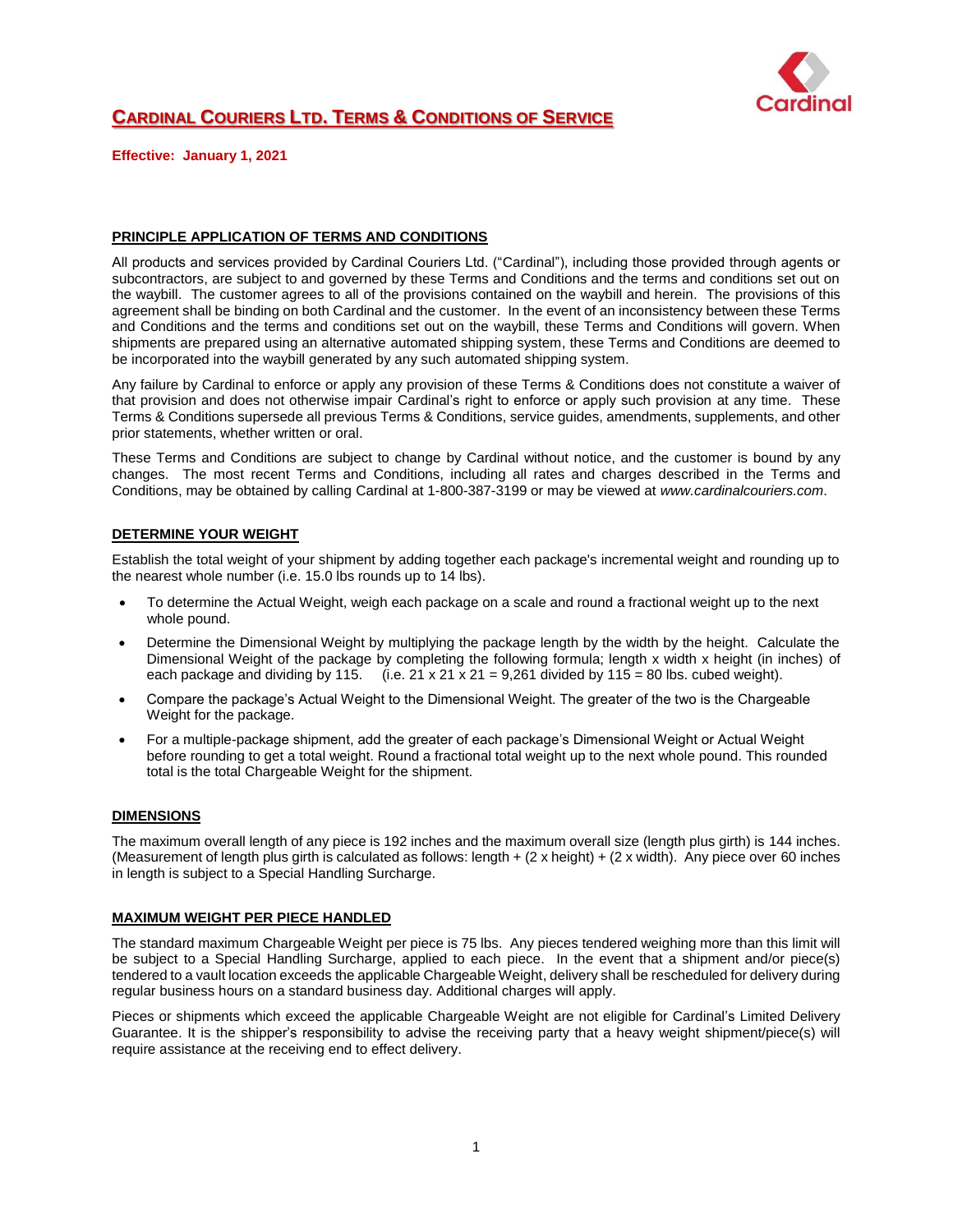#### **RIGHT TO REFUSE SHIPMENTS**

Cardinal reserves the right to refuse any shipment which, in the sole judgment of Cardinal, may soil, taint, or otherwise damage other merchandise, property or equipment, or which is economically or operationally impractical to transport, or which is improperly packed, wrapped or labelled or which does not comply with these Terms and Conditions.

#### **MAXIMUM WEIGHT PER SHIPMENT**

The total maximum Chargeable Weight per shipment is 440 lbs. Any shipments tendered to weigh more than this limit will be subject to a Special Handling Surcharge, per shipment to accommodate special handling.

#### **NON-CONVEYABLE**

Each piece not capable of travelling on our conveyor system and requiring manual handling will be subject to a Special Handling Surcharge, applied to each piece. The additional charge will be applied when shipping items that require special handling, including, without limitation:

- (1) non-packaged items;
- (2) items not fully encased in a suitable shipping container (e.g., tires, mufflers, tailpipes, pails, trailer hitches, shovels, shrink wrapped items, etc.);
- (3) overweight/oversized items which:
- a. weigh more than 75 lbs., or b. equal or exceed 60 inches in length; and
- (4) items which, due to their nature (size, shape, packaging, contents), are deemed by Cardinal, in its sole discretion, to be unsuitable for sorting and/or handling using Cardinal's conveyor systems (e.g. liquids, pails, wooden or metal crates, etc.).

Any piece(s) exceeding the maximum 144 inches overall size will be subject to an Oversize Surcharge and will also be subject to a minimum Chargeable Weight of 90 pounds per piece. Special Handling Surcharges will not be assessed when the Oversize Surcharge is applied.

The assessment of surcharges, fees or other amounts by Cardinal in respect of a particular shipment or piece will in no way affect the Cardinal maximum liability stated in these Terms and Conditions or the categorization of a shipment being considered "At Shipper's Risk".

#### **SHIPMENT ACCEPTANCE POLICY**

#### *Packaging- Courier Shipments*

The Shipper must ensure that proper packaging is used and that contents of shipments are adequately and securely packed, wrapped, and cushioned for safe transportation.

Corrugated packaging for retail display, plastic casing, aluminum casing or other types of external casing should be protected by outer packaging to facilitate transportation and handling through the Cardinal distribution system which may result in soiling, marking, scuffing or application of adhesive labels.

#### *Cans and Pails*

Lid clips or lock rings must be used on all sizes of paint cans. Locking lids must be used on all sizes of pails

Cardinal will not be liable for delay, damage to or loss of goods caused or contributed to by defects or inadequacy of the packaging used by the Shipper or for damage to or loss of the packaging used by the Shipper.

#### *Freight (Express LTL) Shipments*

The maximum weight per pallet for unattended delivery of a Freight Shipment shall not exceed 2,000 lbs. (approx. 910 kg). For attended delivery (unload via forklift) the maximum weight per pallet shall not exceed 4,000 lbs. (approx. 1,820 kg.) Cardinal reserves the right to limit quantities of pallets per shipment for pick-up or delivery. Additional charges may apply for attended delivery.

All pieces in a Freight Shipment must be secured to one or more pallets with stretch wrap. Freight Shipments secured to a skid with stretch wrap, without Pieces encased in a suitable shipping container/package, will travel at the Shipper's Risk. Pallets must be free of damage or defect. Items secured to a pallet should not hang over the edge of the pallet and there should be no space between articles on a pallet. Items stacked on a pallet should be stacked with heavier items on the bottom, and top loaded with lighter items.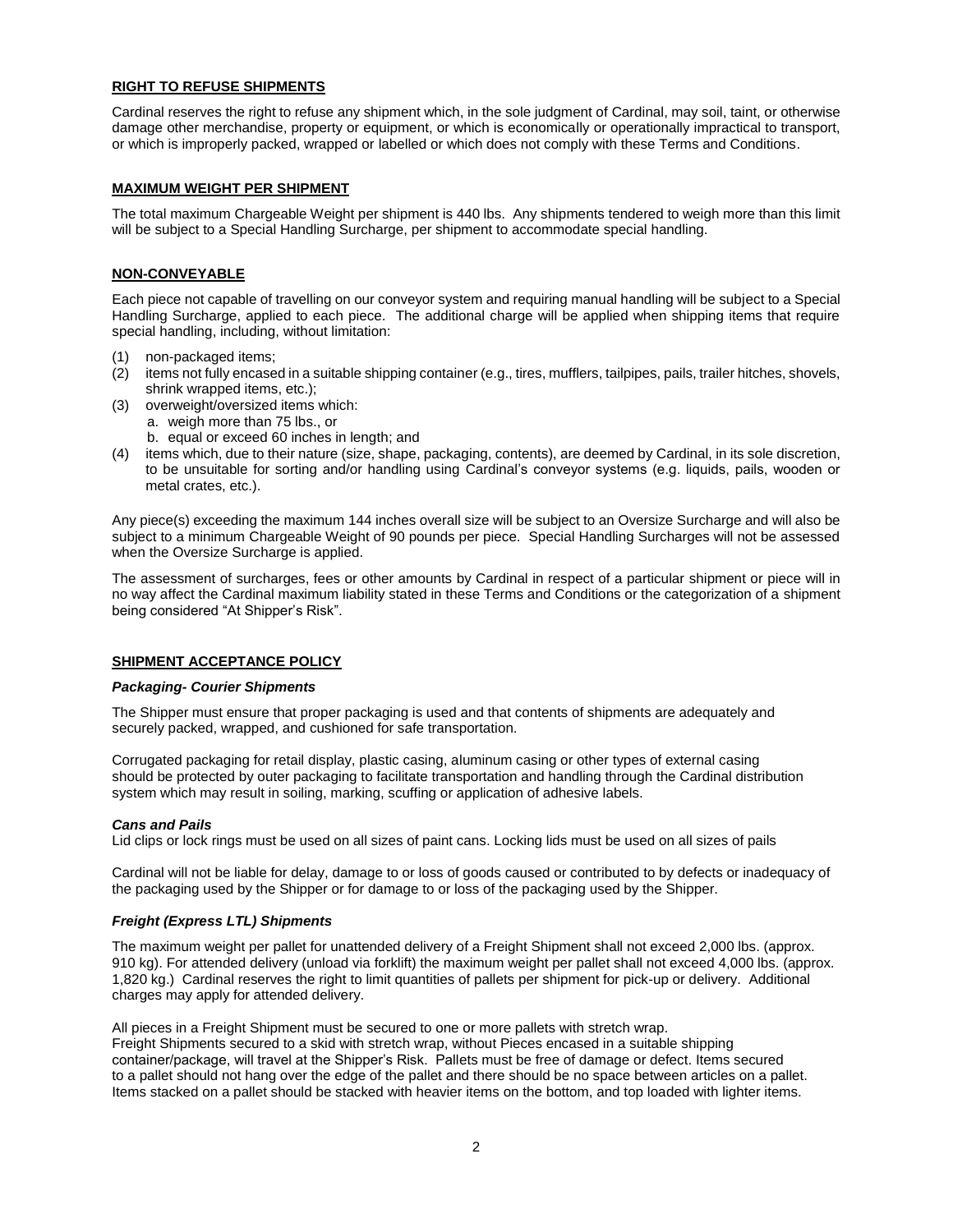The maximum height applicable per pallet in a shipment is 84 inches. If a pallet in any shipment cannot be stacked, or has a height of 60 inches or more, or a width of 49 inches or more it shall be assessed a height or width of 96 inches.

Any Freight Shipment that occupies a length of 10 ft or more of truck/trailer space shall be assessed a weight of 1,000 lbs. per linear foot.

#### **TAILGATE DELIVERY**

A Tailgate Delivery Surcharge shall apply per shipment, on pick-up and/or delivery, if: (a) the shipper and/or receiver requests the use of a power tailgate; and/or (b) the shipper or receiver does not have an appropriate shipping/receiving dock to ensure the safe handling of the shipment.

#### **REDELIVERY - (OVERSIZE ITEMS, SKID DELIVERIES)**

In the event that any piece is deemed to be too large for delivery into a vault and/or the receiver has not provided approval/authorization for a suitable delivery alternative, Cardinal will reattempt delivery during regular business hours. An additional Non-Vault Surcharge shall be applied to any courier shipments, or an additional Skid Re-Delivery Charge shall be applied to any skid deliveries.

#### **DANGEROUS GOODS**

Any dangerous goods transported by Cardinal must comply with all the provisions of the Canadian "Transportation of Dangerous Goods Act" and other applicable laws including all applicable regulations. A Dangerous Goods Surcharge shall be applied to each shipment which contains any dangerous goods. Contact our Customer Service department for clarification on which dangerous goods we handle. All dangerous goods must be declared in writing to Cardinal prior to shipment.

#### **RESTRICTED GOODS**

Cardinal reserves the right to restrict the handling within its system of the items listed below:

- Human remains in any form;
- Live animals, birds or insects, live plants or cut flowers;
- Currency (including cash or coins) or other bonds, gift certificates, etc.;
- Fish, seafood, or meat (fresh or frozen);
- Tobacco or alcohol;
- Firearms or weapons of any kind;
- Perishables;
- Explosives and fireworks;
- Pornography;
- Drugs prohibited by law.

You must advise Cardinal in writing of the existence of such goods prior to shipment. Cardinal does not assume any liability for these shipments including that Cardinal will not accept any claims for loss, damage or delay of shipments containing any of such goods.

#### **AT SHIPPER'S RISK**

The following items are not well suited for Cardinal's distribution and sorting systems and are therefore subject to a high risk of damage and other risks. Cardinal does not assume any liability for shipments (including that Cardinal does not accept any claims for loss, damage or delay of shipments) containing any of these items:

- glass and/or glassware, including, but not limited to, signs, mirrors, ceramics, porcelains, china, crystal, glass, framed glass, plasma screens and any other commodity with a similarly fragile nature;
- antiques and/or collectors' items;
- liquids and/or gels;
- jewelry, including, but not limited to, costume jewelry, watches and their parts, mount gems or stones (precious or semi-precious, cut or uncut):
- precious metals including, but not limited to gold and silver;
- items requiring temperature control;
- perishables and confectionery products;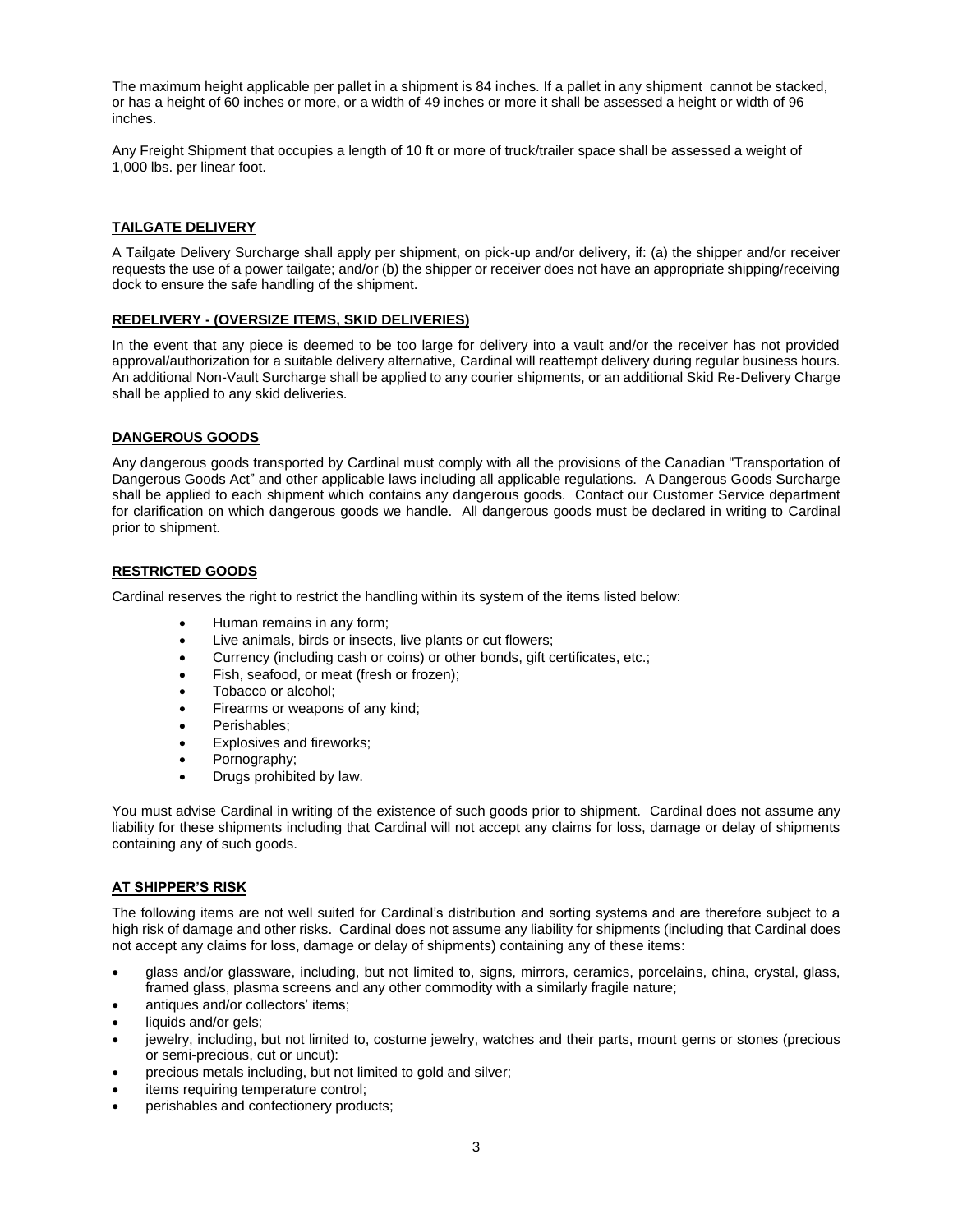- unpackaged items and/or privately packaged items (i.e. items not in manufacturer's original packaging); and
- any items not packaged in accordance with Cardinal's shipment acceptance policy

#### **DECLARED VALUE/LIMITED LIABILITY**

Cardinal's liability for loss or damage is limited to \$2.00 per pound, to a maximum of \$100 per shipment, computed on the total Chargeable Weight of such shipment, unless a higher value is declared in the space on the waybill at the time of pickup and the sender has paid any applicable surcharge. In the event that a declared value has not been entered, the Shipper declares the actual value to be no greater than \$100 per shipment. Additional declared values beyond \$100 will be charged a Declared Value fee per \$100 or part thereof. The maximum allowable declared value is \$5,000 per shipment. Certain commodities are restricted or prohibited: see "Restricted Goods" and "At Shipper's Risk", and therefore Cardinal assumes no liability whatsoever for shipments which contain any such goods.

In no event will Cardinal be liable for special, incidental, consequential, or indirect damages, or for loss of business, profits or income, whether or not Cardinal had knowledge that such damages might be incurred and regardless of the reason or cause of action. In any event, the liability of Cardinal for any reason and upon any cause of action shall be limited to a refund of the fees paid for the shipment giving rise to the claim except for liability for loss or damage which shall be limited as described in these Terms and Conditions.

You should contact an insurance agent or broker if insurance coverage is desired. **CARDINAL DOES NOT** 

**PROVIDE INSURANCE COVERAGE OF ANY KIND.** For greater certainty, the declared value surcharge does not constitute insurance but rather an increase in Cardinal's limitation on liability.

#### **FREIGHT CLAIMS**

Cardinal must be notified of a claim within 24 hours of the delivery date. The final statement of the claim must be filed within nine (9) months of the delivery date. Please call 1-800-387-3199 to file a claim. Upon receipt of a proper claim form accompanied by the waybill, manifest and invoice, Cardinal will acknowledge the receipt of the claim in writing to the claimant within thirty (30) days. **Under no circumstances shall freight claims or other amounts be offset against transportation charges owed to Cardinal**.

Notwithstanding any other provision of these Terms and Conditions, the maximum liability for loss of or damage to a shipment, regardless of the declared value entered in the appropriate field of the waybill, shall not exceed the lesser of:

Cardinal's maximum liability set out in these Terms and Conditions; the depreciated market value of the goods; the replacement cost of the goods to the claimant; or the cost of repairing the goods.

Cardinal will not be liable for, nor shall any adjustment, refund or credit of any kind be made for any loss, damage, delay, mis-delivery, non-delivery, caused by or resulting in whole or in part from:

- a. Cardinal's inability to provide a copy of the delivery record, a copy of the waybill or a copy of the signature on delivery.
- b. Cardinal's failure to comply with any package orientation graphics (i.e. "This Side Up" text or Graphics), "Fragile" and/or "Glass" labels, or any other special instructions on a shipment.

Claims with a value less than \$20.00 will not be honored or processed.

#### **DAMAGE INSPECTIONS**

Cardinal retains the right to inspect any shipment that is subject to a damage claim. If, at the time the damage claim is submitted, Cardinal requests that the shipper or receiver retain the shipment and packaging for inspection, the shipment and packaging must be held for inspection by Cardinal until such a period that the claim is concluded. Failure to retain the shipment and packaging for inspection or disallow reasonable access for any inspection may result in the claim being denied by Cardinal in its discretion, and if the claim is denied by Cardinal, Cardinal shall not have any liability for the shipment.

#### **DISPOSAL OF PACKAGES OR PALLETS**

Cardinal reserves the right, without prior notification to the shipper or receiver, to dispose of any damaged package(s) or pallet(s) and its entire contents or the contents of a damaged package or pallet if, at Cardinal's sole discretion, the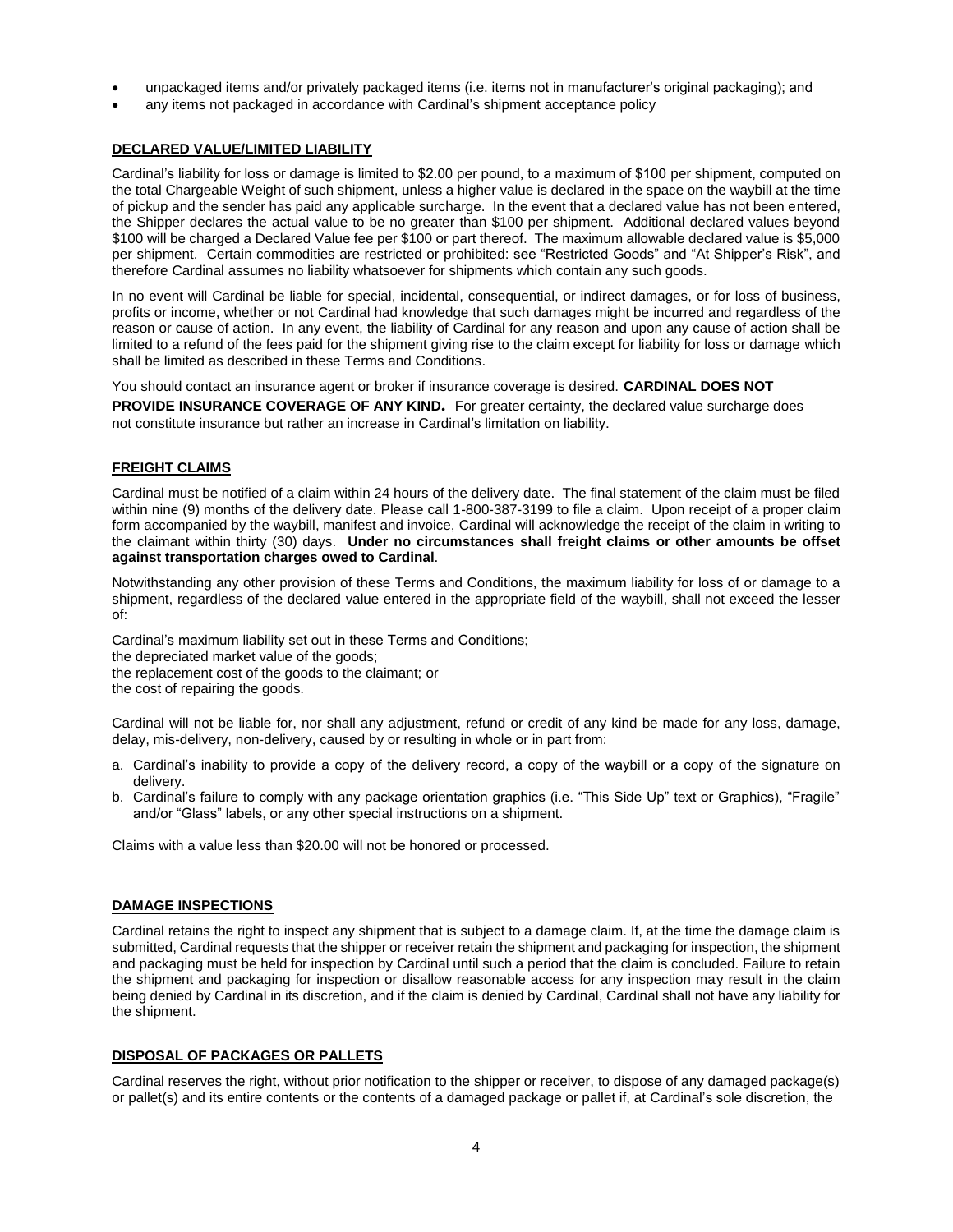contents or packaging may cause harm to any Cardinal employee, the public, or damage to other customer packages, pallets, Cardinal equipment or facilities.

#### **C.O.D. CLAIMS**

You must notify Cardinal within 14 days of delivery date if you do not receive C.O.D. funds. The final statement of the claim must be filed within nine (9) months of delivery date. **Under no circumstances shall C.O.D. claims be offset against transportation charges or other amounts owed to Cardinal**.

Cardinal's liability in the event of loss, theft, damage, or delay for the remittance of C.O.D. payment collected on behalf of the shipper, regardless of the manner in which that loss, theft, damage or delay occurs, or for failure to collect payment at the time of delivery, or if the payment collected is incorrect, is limited to a refund of the C.O.D. fee paid for the service.

#### **RATE QUOTATIONS**

Any verbal or written rate quotation provided by Cardinal before the shipment has been tendered is an estimate only. The final rate will depend on several factors, including, but not limited to, the actual weight, type of service requested/available, dimensional weight and/or special handling fees, redelivery fees, or any other surcharges or other amounts in effect at the time of shipping. Cardinal will not be liable for, nor will any adjustment, refund or credit of any kind be made, as a result of any discrepancy in any rate quote provided prior to the shipment being tendered to Cardinal and invoiced to the billing party.

#### **TERMS OF PAYMENT**

Payment of services is due upon receipt of invoice. There will be an additional charge of 2.0% per month (24% per annum) for unpaid invoices after 30 days.

#### **PAYMENT OF CHARGES FOR SHIPMENTS**

Unless otherwise indicated shipping charges will be billed to the shipper. The shipper agrees to guarantee payment of all charges in the event of non-payment by the receiver or the third party.

#### **CREDIT AND PAYMENT TERMS**

Notwithstanding the above, Cardinal reserves the right, at its sole discretion, to

- a. extend credit privileges to any Customer that Cardinal determines is creditworthy and
- b. revoke any granted credit privileges to, or amend payment terms of, any Customer including any current account Customers, where Cardinal has any reason, as determined by Cardinal, to be concerned about the Customer's continued creditworthy status.

If Cardinal elects to withdraw credit privileges or amend any payment terms, Customer will be required to comply with the revised payment terms as established by Cardinal, at its sole discretion, to address past-due balances and/or future services as a condition of continued use of any Cardinal services, regardless of whether services are billed to the customer or any other party. Cardinal may elect to reestablish, or refuse to reestablish, credit privileges at its sole discretion.

Cardinal reserves the right, at is sole discretion, to:

- a. apply payments made by a Customer to any unpaid invoice issued on the Customer's account.
- b. withhold or apply any pending approved claims payments amount towards any unpaid invoices

The Customer agrees to be responsible for all costs incurred by Cardinal in obtaining or attempting to obtain payment for services rendered, including, but are not limited to, legal fees, collection fees, interest and court costs.

#### **LIMITED DELIVERY GUARANTEE**

Cardinal at it's sole discretion, shall reimburse a portion of or the shipping charges for shipments delivered late, to regular vault customers, upon a written request from the sender within 15 days of service failure. This guarantee does not apply to:

- shipments delayed due to causes beyond Cardinal's control;
- packages that require special handling;
- shipments of dangerous goods or goods described in "Restricted Goods" or "At Shipper's Risk"; and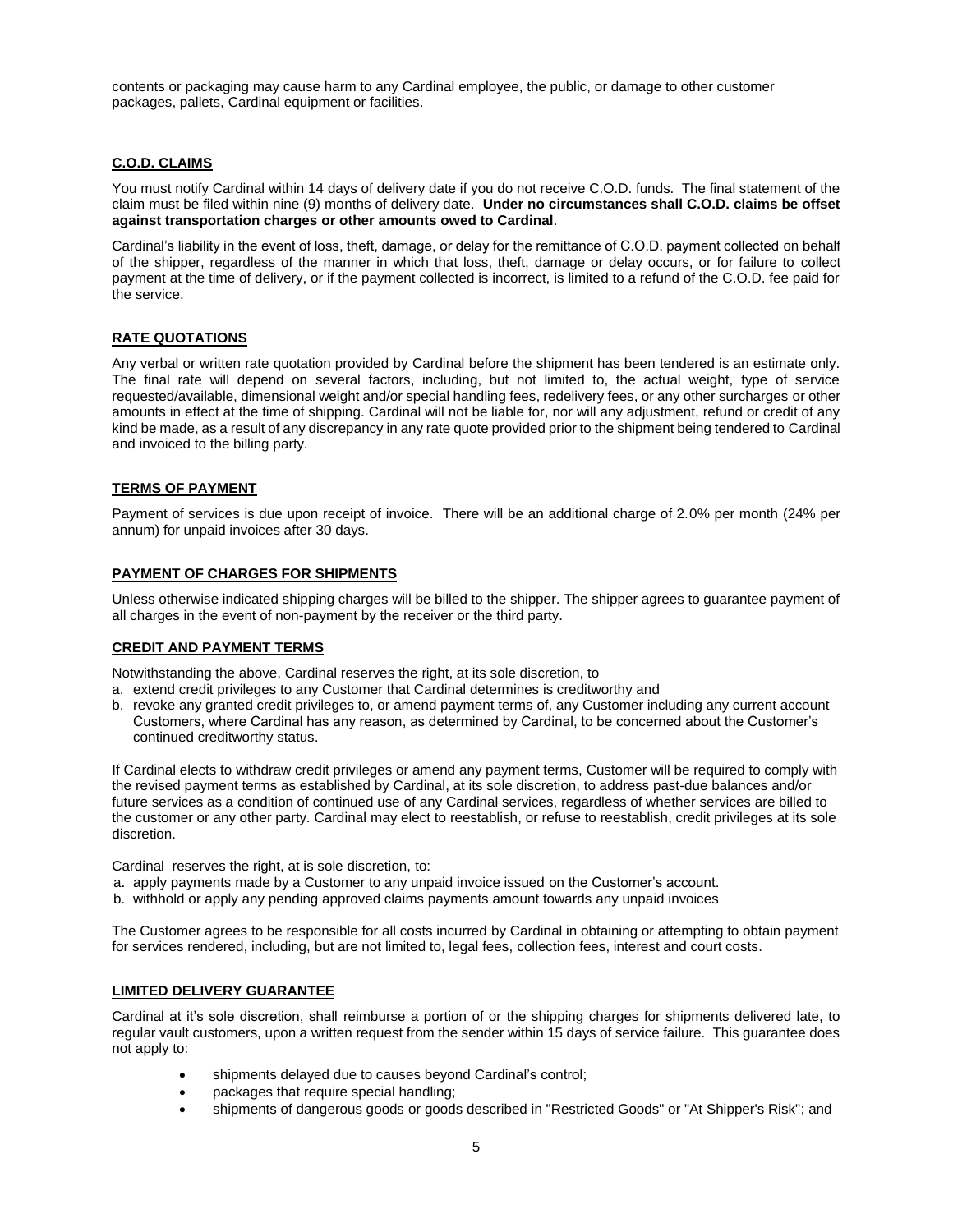• packages/shipments that are oversized or overweight

Cardinal reserves the right to fully suspend any delivery guarantees due to any Force Majeure event or any event that may cause unusual high volumes.

#### **MINIMUM BILLING**

All invoices are subject to a minimum billing charge of \$35.00, inclusive of freight charges.

#### **CUBE / REWEIGH**

Cardinal reserves the right to cube and reweigh shipments and items for proper Chargeable Weight despite the declaration of weight on the shipping document. All skid freight shipments are subject to cube and reweigh by Cardinal.

#### **ADDRESS CORRECTION**

If Cardinal is unable to initially deliver any shipment because of an incorrect address, we will make a reasonable effort to determine a correct address. The shipper will be notified of the correction and an additional charge will be applied for delivery (or attempted delivery). Cardinal assumes no responsibility for the inability to complete delivery under such circumstances.

#### **MISSING / INVALID ACCOUNT NUMBER**

An additional charge will be incurred if the account number for the bill-to party is missing or invalid.

#### **REBILLING**

A rebilling charge will be applied for invoices that are to be recreated and/or re-billed due to shipper's errors.

For collect or third-party shipments, if the receiver or third party selected by the shipper refuses to pay for the shipping charges on any shipment, an additional charge will be billed to the shipper in addition to the original shipping charges.

#### **NON-VAULT CUSTOMERS**

A non-vault surcharge will be applied when shipping to or from a customer that does not have a Cardinal vault or alternative unattended delivery options.

#### **FUEL SURCHARGE**

Cardinal reserves the right to institute a fuel surcharge on all shipments, without prior notice. This surcharge will be applied for such periods as Cardinal deems necessary and is based on the FCA indices. Current details on the Fuel Surcharge are available at *www.cardinalcouriers.com* or by calling 1-800-387-3199.

#### **MAXIMUM PIECES PER SHIPMENT**

Cardinal will handle a maximum of 4 pieces per shipment. Any additional pieces, greater than 4, destined from the same shipper to the same consignee on the same date of shipment must travel on a separate waybill.

#### **MAINTENANCE CHARGE FOR VAULTS**

Cardinal will charge a monthly maintenance charge per vault installed in order to maintain up-keep on vaults. Please refer to the Cardinal Couriers Limited, Vault Agreement for additional details.

#### **UNATTENDED DELIVERIES (SIGNATURE NOT REQUIRED)**

A signed proof of delivery will not be supplied in the event of a delivery to a Cardinal vault or any other unattended delivery method. The shipper, receiver or any third party shall release, and defend, indemnify and hold harmless Cardinal from and against claims, losses and damages including indirect and consequential damages arising from these unattended deliveries.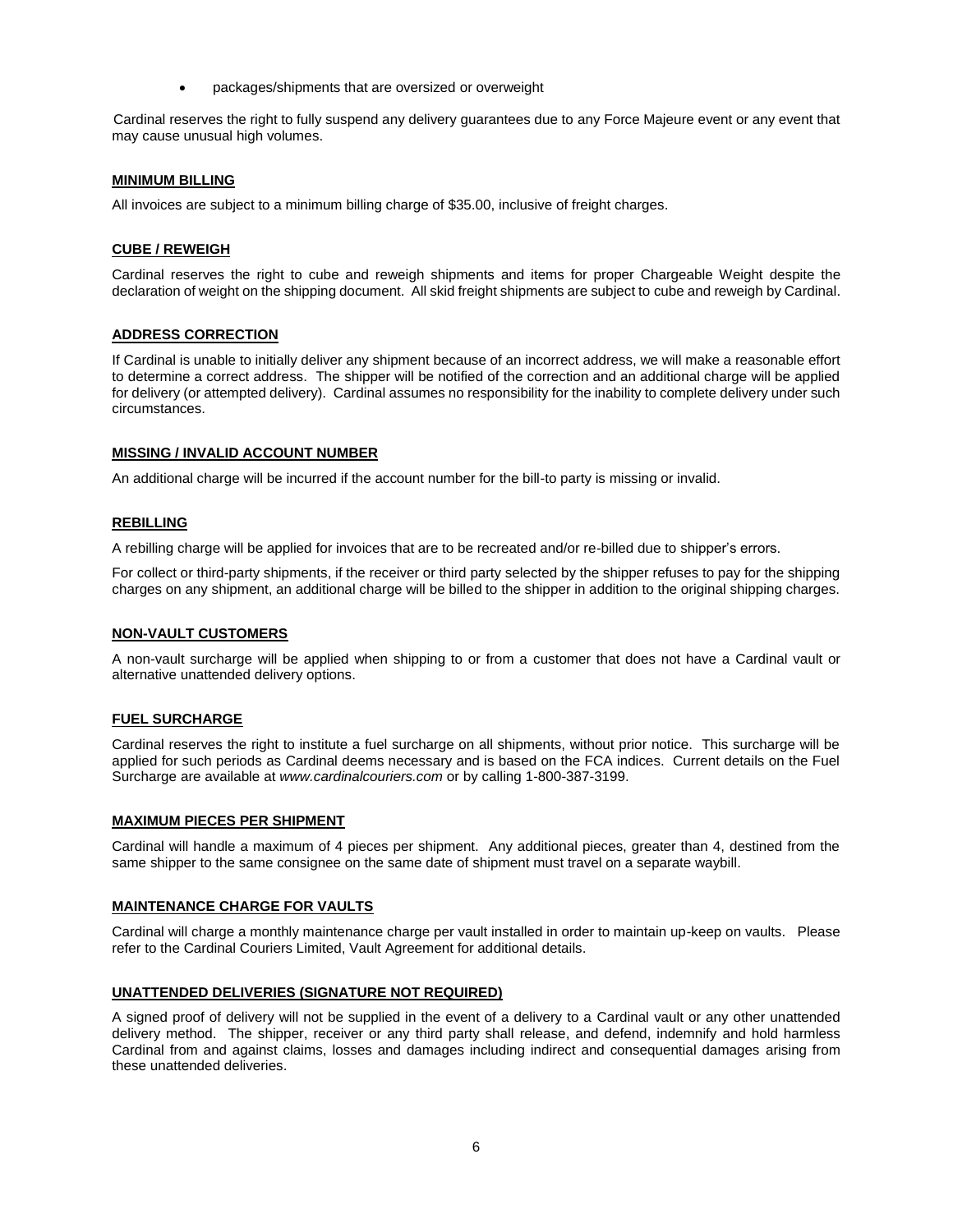#### **SPECIAL HANDLING AND EVENTS BEYOND CARDINAL'S CONTROL**

Cardinal shall not be liable for any loss, damage, delay, non-delivery, misdelivery or failure to deliver regarding any shipment which requires special handling or does not comply with these Terms and Conditions, or which is caused by events beyond Cardinal's control, including, but not limited to:

- any act, default or omission of the shipper or owner;
- inadequate or incorrect address on the waybill;
- acts of God, or acts of public enemies, public health crisis, war, terrorism, riots, strikes or labour disruptions;
- weather conditions; and
- mechanical delays.

#### **EXTENDED AREA SURCHARGE**

An additional charge set forth in the Cardinal Extended Area Surcharge listing, applicable to the shipment in effect at the time of shipping, may be applied to shipments picked up from or destined to certain extended areas. Cardinal's Extended Area Delivery Surcharge listings may be viewed at *www.cardinalcouriers.com* or obtained by calling 1-800- 387-3199.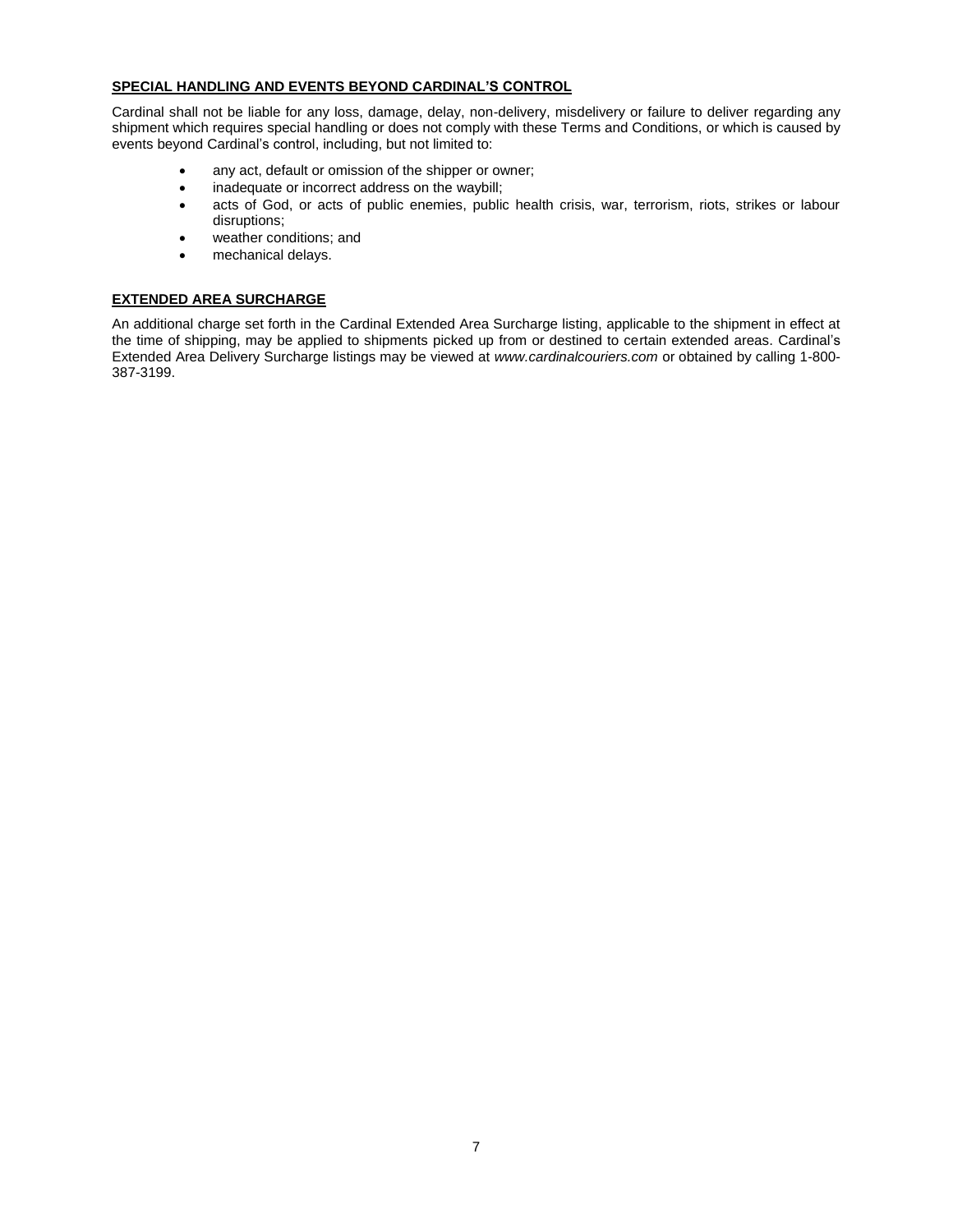## **CARDINAL COURIERS-SPECIALIZED SERVICES**

| <b>SPECIAL HANDLING</b>                                                                                                                                                          | \$22.75 per piece                                        |
|----------------------------------------------------------------------------------------------------------------------------------------------------------------------------------|----------------------------------------------------------|
| <b>OVERSIZE SHIPMENTS</b>                                                                                                                                                        | \$50.00 per piece                                        |
| <b>TAILGATE DELIVERY</b>                                                                                                                                                         | \$25.00 per shipment                                     |
| <b>REDELIVERY</b><br>(OVERSIZE ITEMS, SKID DELIVERIES)                                                                                                                           | \$25.00 per Skid Shipment<br>\$8.00 per Courier Shipment |
| <b>NON-VAULT CUSTOMERS</b>                                                                                                                                                       | \$9.35 per Shipment                                      |
| <b>DANGEROUS GOODS</b>                                                                                                                                                           | \$47.25 per Shipment                                     |
| <b>CASH ON DELIVERY (C.O.D.)</b>                                                                                                                                                 | \$21.65 per Shipment                                     |
| <b>DECLARED VALUE/LIMITED LIABILITY</b>                                                                                                                                          | \$6.41 per \$100 or part thereof                         |
| <b>ADDRESS CORRECTION</b>                                                                                                                                                        | \$8.25 per Shipment                                      |
| <b>MISSING / INVALID ACCOUNT NUMBER</b>                                                                                                                                          | \$8.25 per Shipment                                      |
| <b>REBILLING</b>                                                                                                                                                                 | \$8.25 per Shipment                                      |
| <b>MINIMUM BILLING</b><br>All invoices are subject to a minimum billing charge of \$35.00, inclusive of freight charges.                                                         |                                                          |
| <b>MAINTENANCE CHARGE FOR VAULTS</b><br>Cardinal Couriers will charge a maintenance charge per month<br>per vault installed in order to maintain up-keep on vaults.              | \$25.00 per Month                                        |
| <b>MANUAL SHIPPING</b><br>A charge will be applied to shipments processed using a manual bill of<br>lading or for any electronic bill of lading that must be manually processed. | \$2.00 per Shipment                                      |
| <b>PAPER INVOICE FEE</b><br>An additional charge will be applied for each paper invoice.                                                                                         | \$5.00 per Invoice                                       |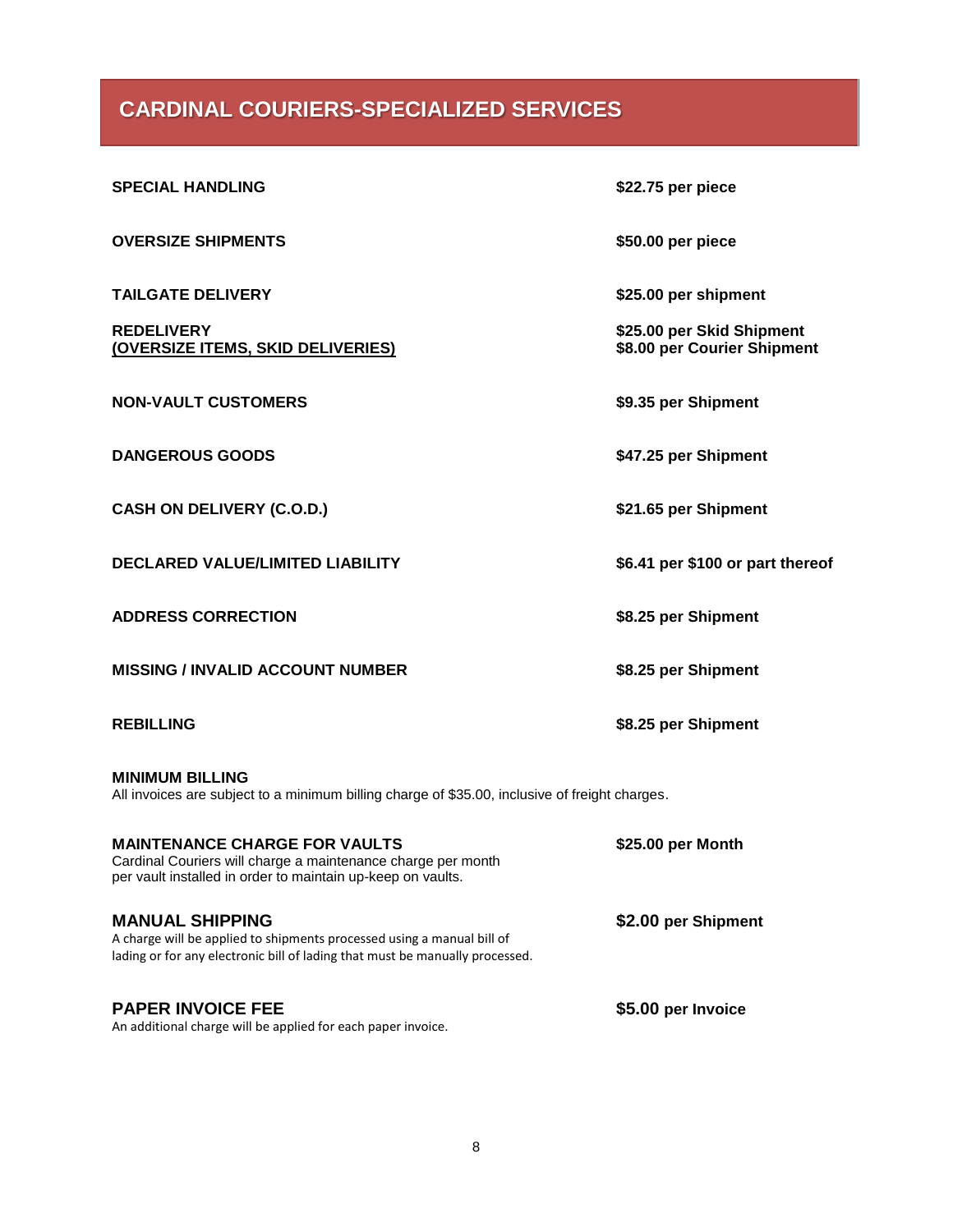# **EXTENDED AREA SURCHARGE**

When a delivery point is beyond the normal Cardinal service area, an Extended Area Surcharge may apply.

Locate the origin or destination location. If the postal code range is listed, the surcharge shown will be applicable to the shipment.

All rates are in Canadian funds. Rates exclude any additional surcharges and applicable taxes.

## **QUEBEC**

| <b>Postal Code Range</b> |        | Surcharge<br>Rate | <b>Postal Code Range</b> |        | <b>Surcharge</b><br>Rate |
|--------------------------|--------|-------------------|--------------------------|--------|--------------------------|
| G0C1A0                   | G0C9Z9 | \$51.75           | G4W1A0                   | G4W9Z9 | \$17.05                  |
| G0E1A1                   | G0E9Z9 | \$33.45           | G4X1A0                   | G4X9Z9 | \$47.75                  |
| G0G1A0                   | G0G9Z9 | \$51.85           | G4Z1A0                   | G4Z9Z9 | \$20.15                  |
| G0H1A0                   | G0H9Z9 | \$51.40           | G5A1A0                   | G5A9Z9 | \$13.15                  |
| G0J1A0                   | G0L9Z9 | \$17.05           | G5B1A0                   | G5B9Z9 | \$20.70                  |
| G0T1A0                   | G0T9Z9 | \$17.05           | G5C1A0                   | G5C9Z9 | \$17.05                  |
| G0V1A0                   | G0V9Z9 | \$23.75           | G5H1A0                   | G5T9Z9 | \$13.15                  |
| G0W1A0                   | G0W9Z9 | \$20.70           | G7B1A0                   | G7B9Z9 | \$13.15                  |
| G0X1A0                   | G0X9Z9 | \$19.85           | G7G1A0                   | G7K9Z9 | \$13.15                  |
| G0Y1A0                   | G0Y9Z9 | \$20.70           | G7N1A0                   | G8C9Z9 | \$13.15                  |
| G4A1A0                   | G4A9Z9 | \$14.30           | G8H1A0                   | G8N9Z9 | \$9.65                   |
| G4R1A0                   | G4S9Z9 | \$26.20           | G8P1A0                   | G9X9Z9 | \$18.10                  |
| G4T1A0                   | G4T9X9 | \$72.15           | J0Y1A0                   | J0Z9Z9 | \$34.10                  |
| G4V1A0                   | G4V9Z9 | \$9.95            | <b>J9P1A0</b>            | J9Z9Z9 | \$26.20                  |